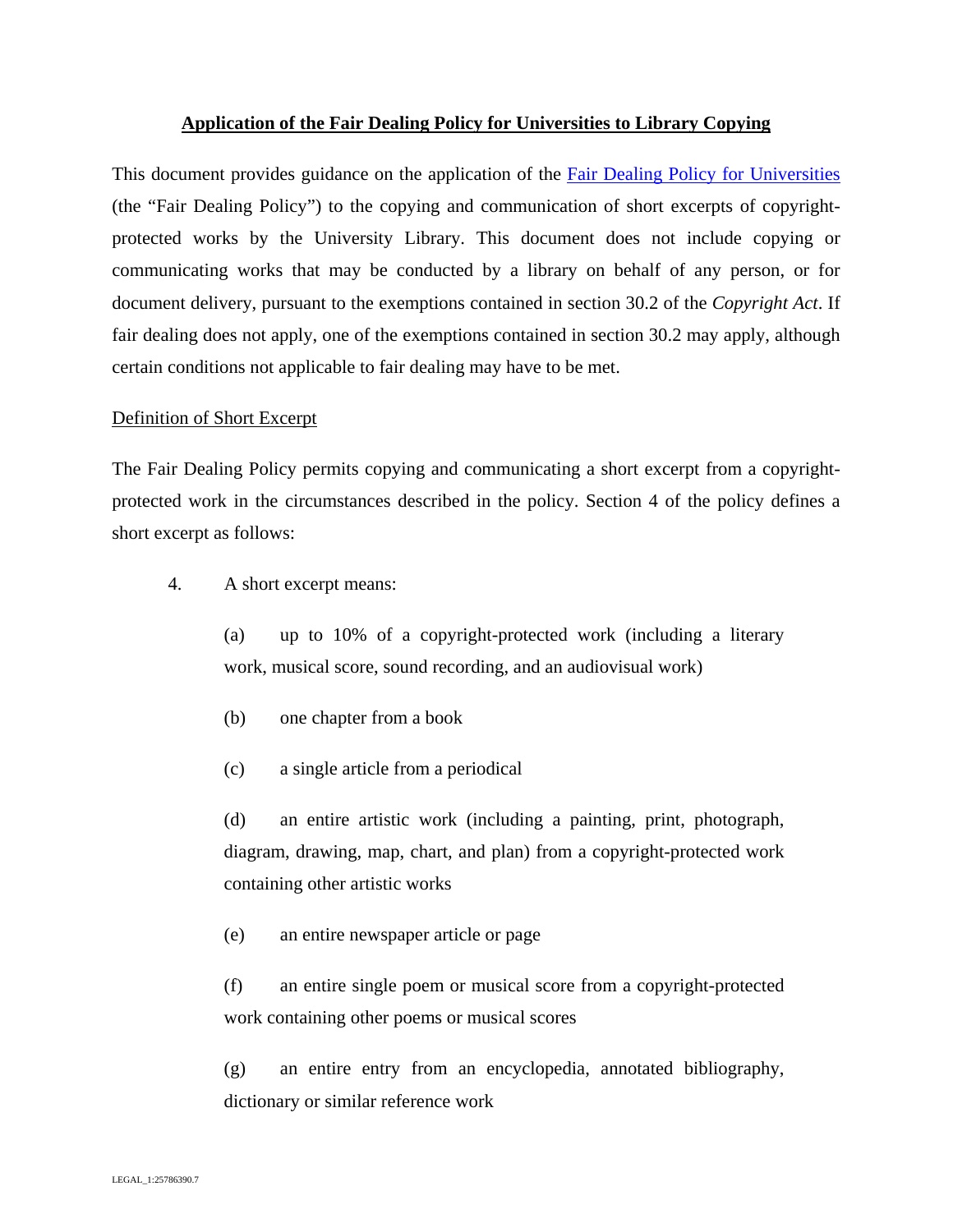provided that in each case, no more of the work is copied than is required in order to achieve the allowable purpose.

There is a more detailed discussion of what a short excerpt means in the document entitled Application of the Fair Dealing Policy for Universities: General Application.

## Document Delivery

The Fair Dealing Policy applies to copying and communicating a short excerpt of copyrightprotected work for document delivery to another non-profit university or college library<sup>1</sup>. The short excerpt may be provided to the library requesting the copy or directly to the patron of that library. The short excerpt may be copied onto paper or copied and communicated in electronic form, provided that the following safeguards are met:

- (a) if the copy is made onto paper:
	- (i) the university library making the copy has received from the requesting library written confirmation that the copy is required by a patron of that library for a fair dealing purpose and that the patron is a student, staff member or faculty member of the institution requesting the copy; and
	- (ii) the copy is marked with the following notice:

This copy was made pursuant to the Fair Dealing Policy of the University of Guelph. The copy may only be used for the purpose of research, private study, criticism, review, news reporting, education, satire or parody. If the copy is used for the purpose of review, criticism or news reporting, the source and the name of the author must be mentioned. The use of this copy for any other purpose may require the permission of the copyright owner.

 $\overline{a}$ 

<sup>1</sup> The Fair Dealing Policy was written to clarify fair dealing for access to University resources. Fair dealing has wider application and may be legitimately and reasonably relied upon in other circumstances. For example, it is not unreasonable to expect that, subject to a consideration of the facts, fair dealing could apply to an interlibrary loan/document delivery request from a local public or other non-profit library.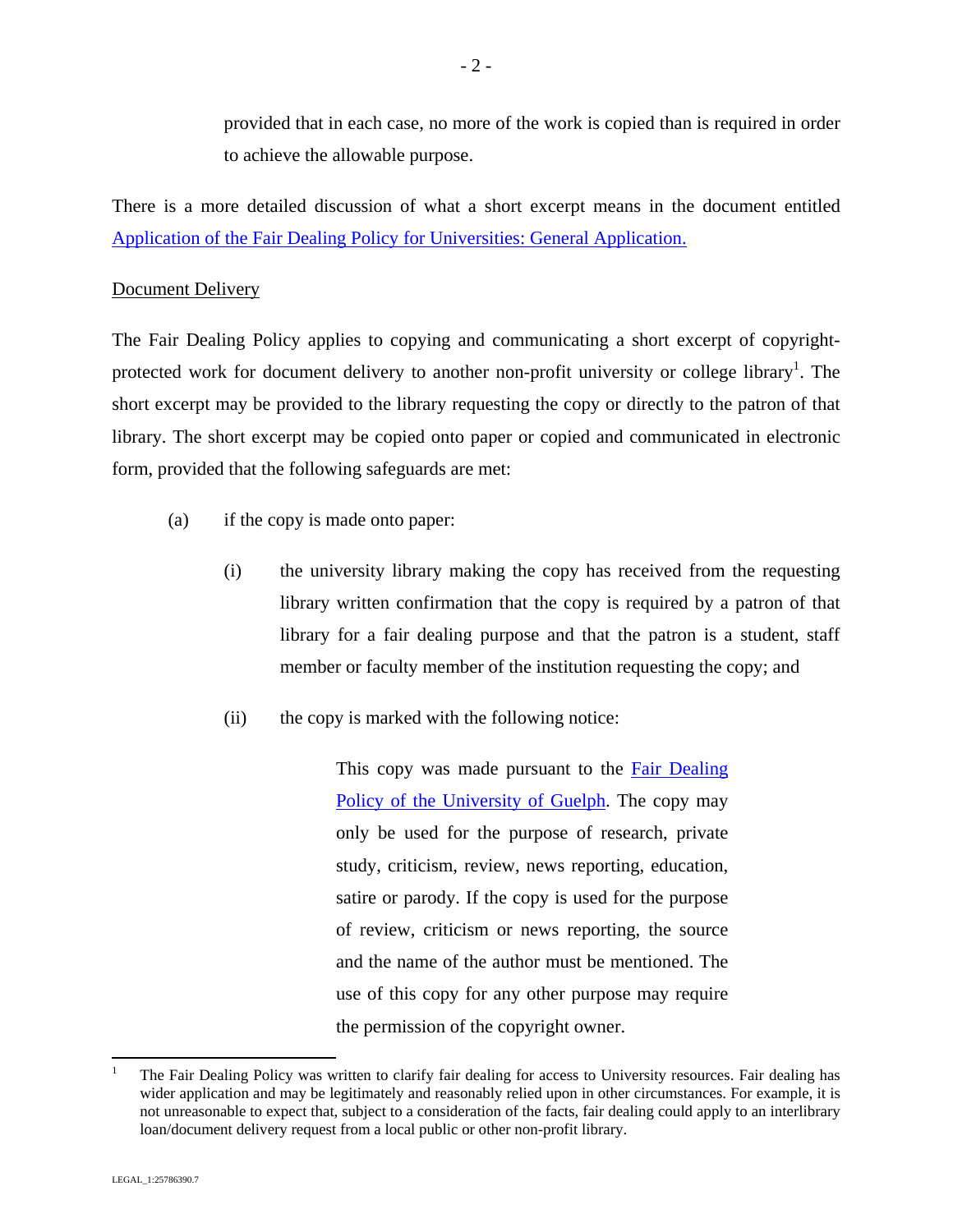- (b) if the copy is made and delivered in electronic form:
	- (i) the safeguard referred to in  $(a)(i)$ ;
	- (ii) the notice referred to in  $(a)(ii)$  be on the electronic copy or be otherwise displayed to the university or college library and the library patron; and
	- (iii) any intermediate paper copy used to make the electronic copy is destroyed promptly after the electronic copy is transmitted.

A copy of a short extract of a copyright-protected work copied and communicated to a university library under fair dealing is a lawful copy. The receiving library may further copy and communicate the short excerpt pursuant to the Fair Dealing Policy (e.g. for posting on a library course reserve system such as Ares – see below).

## Library Reserve

The Fair Dealing Policy also applies to copying and communicating a short excerpt of a copyright-protected work for library reserve. The short excerpt may be copied onto paper, or copied and communicated in electronic form, from any copyright-protected course materials, including a course pack, provided that the following safeguards are met:

- (c) if the copy is made onto paper:
	- (i) a request to put the short excerpt on library reserve is made by or on behalf of a faculty member and in respect of a specific course or program of instruction;
	- (ii) the number of copies made does not exceed the number of students enrolled in the course of instruction;
	- (iii) the copy is used only for the purpose of library reserve by students enrolled in the university; and
	- (iv) the copy is marked with the following notice: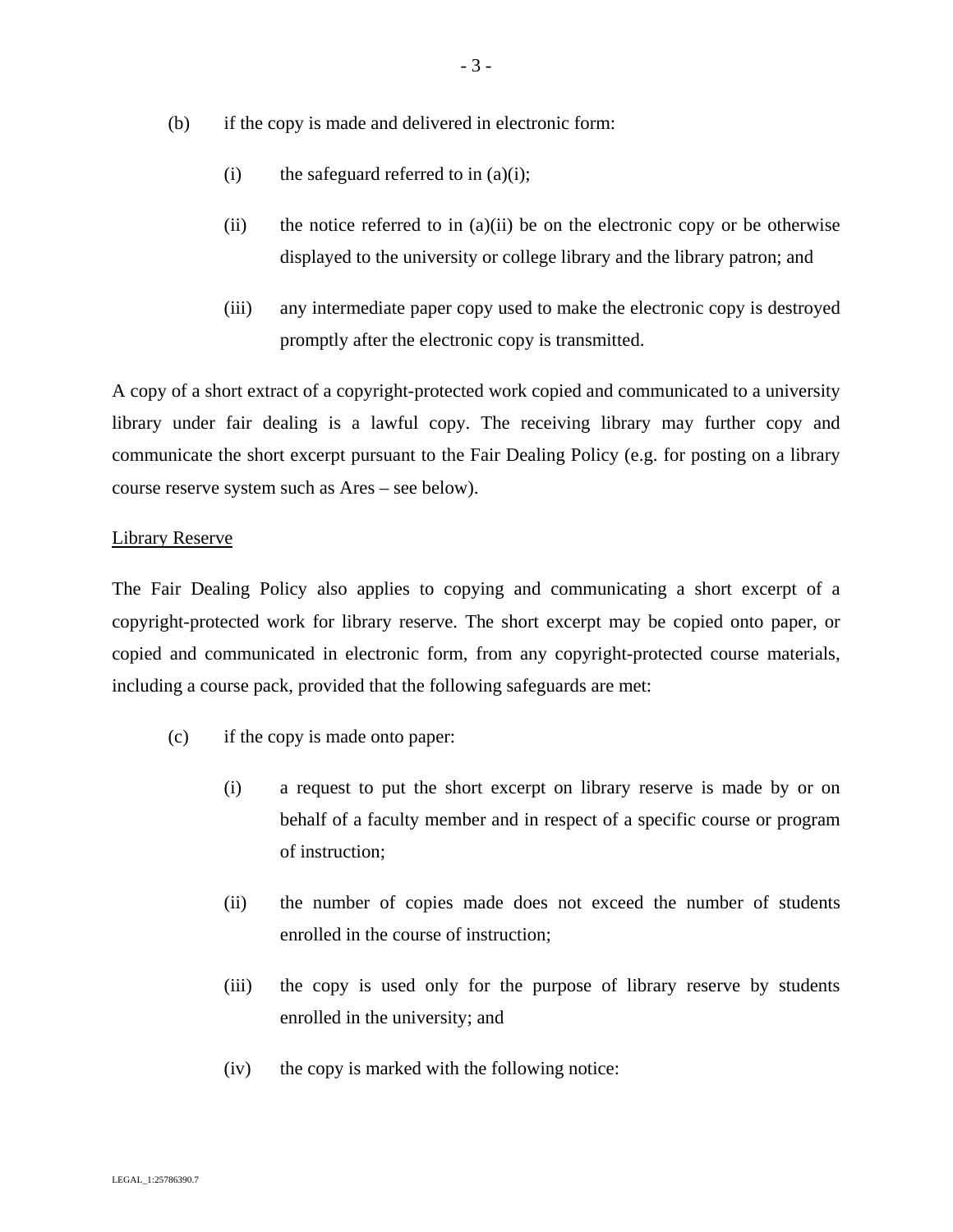This copy was made pursuant to the **Fair Dealing** Policy of the University of Guelph. The copy may only be used for the purpose of research, private study, criticism, review, news reporting, education, satire or parody. If the copy is used for the purpose of review, criticism or news reporting, the source and the name of the author must be mentioned. The use of this copy for any other purpose may require the permission of the copyright owner.

- (d) if the copy is made in electronic form:
	- (i) the safeguards referred to in  $(c)(i)$  and  $(c)(iii)$ ;
	- (ii) the notice referred to in  $(c)(iv)$  be on the electronic copy or be otherwise displayed to students who access the electronic copy; and
	- (iii) the electronic copy is maintained on a secure computer or device (e.g. password protected) with access restricted to students enrolled in the University, as well as relevant faculty and University staff.

#### Library Copiers and Scanners

The University does not have control over students and other patrons who have access to photocopiers and scanners in the University Library. However, as a protection against copyright infringement by students and other library patrons, the University should post a notice in close proximity to each photocopier or scanner in the University Library advising that copyright law governs the making of copies, and the communicating to the public by telecommunication of copyright-protected works; that fair dealing for the purpose of research, private study, education, parody, satire, criticism, review or news reporting is not an infringement of copyright; and that the University is not responsible for infringing copies made by users of the photocopier or scanner. A sample notice is attached as Appendix A.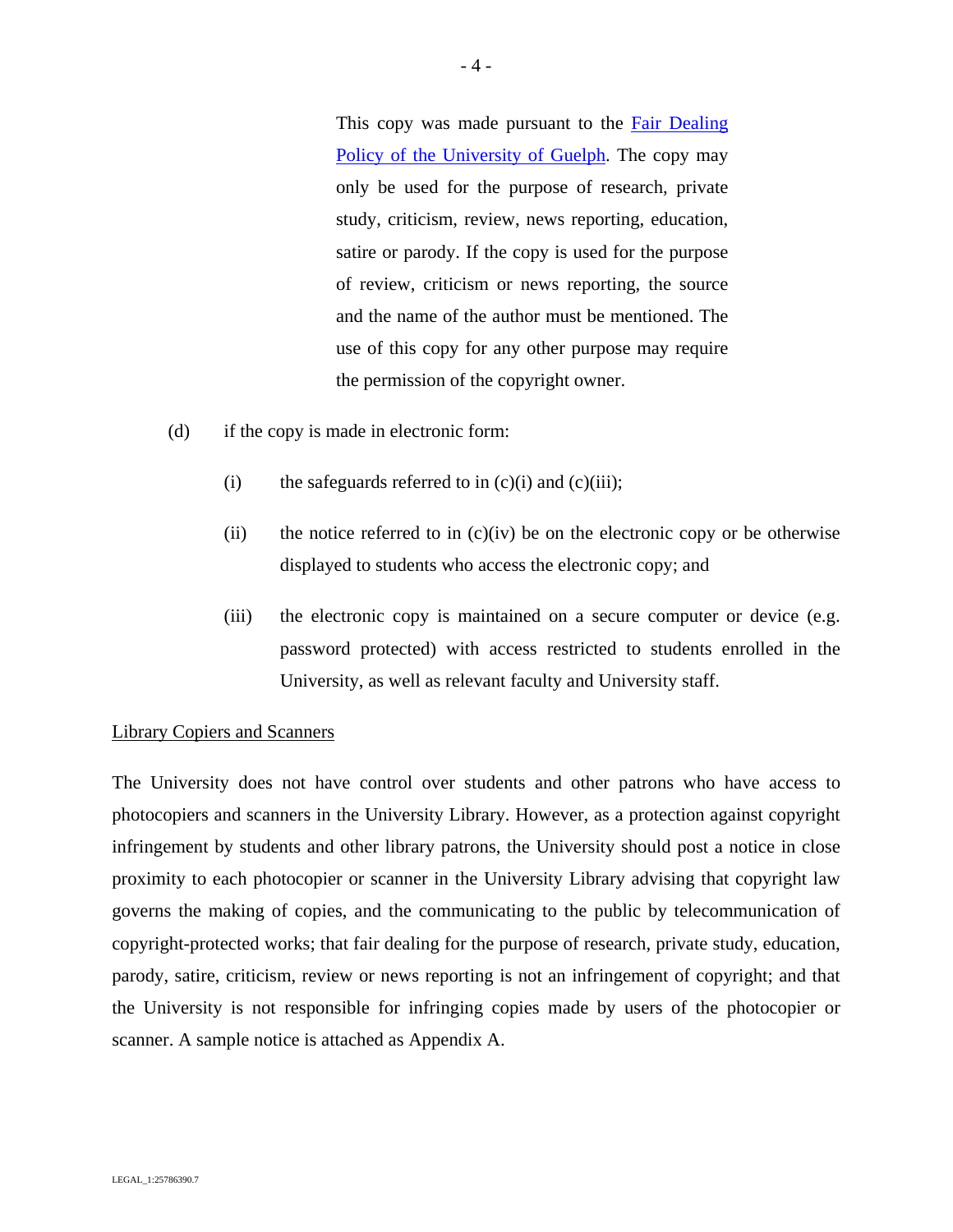## **Appendix A**

### **Notice**

Canada's copyright law provides for copyright to subsist in literary, dramatic, musical and artistic works. The law governs the making of photocopies or other reproductions of copyrightprotected works and communicating such works to the public by telecommunication. Certain copying and communicating of those works may be an infringement of copyright. Copyright law provides that fair dealing for the purpose of research, private study, education, parody, satire, criticism, review or news reporting is not an infringement of copyright.

The University is not liable for any infringing copies made or communicated using copiers or scanners made available by the University.

The University has adopted a Fair Dealing Policy to assist in determining what may be copied or communicated without infringing copyright. Subject to various qualifications and safeguards, the Fair Dealing Policy permits copying and communicating short excerpts. The Fair Dealing Policy defines a short excerpt as follows:

# 4. A short excerpt means:

(a) up to 10% of a copyright-protected work (including a literary work, musical score, sound recording, and an audiovisual work)

- (b) one chapter from a book
- (c) a single article from a periodical

(d) an entire artistic work (including a painting, print, photograph, diagram, drawing, map, chart, and plan) from a copyright-protected work containing other artistic works

(e) an entire newspaper article or page

(f) an entire single poem or musical score from a copyright-protected work containing other poems or musical scores